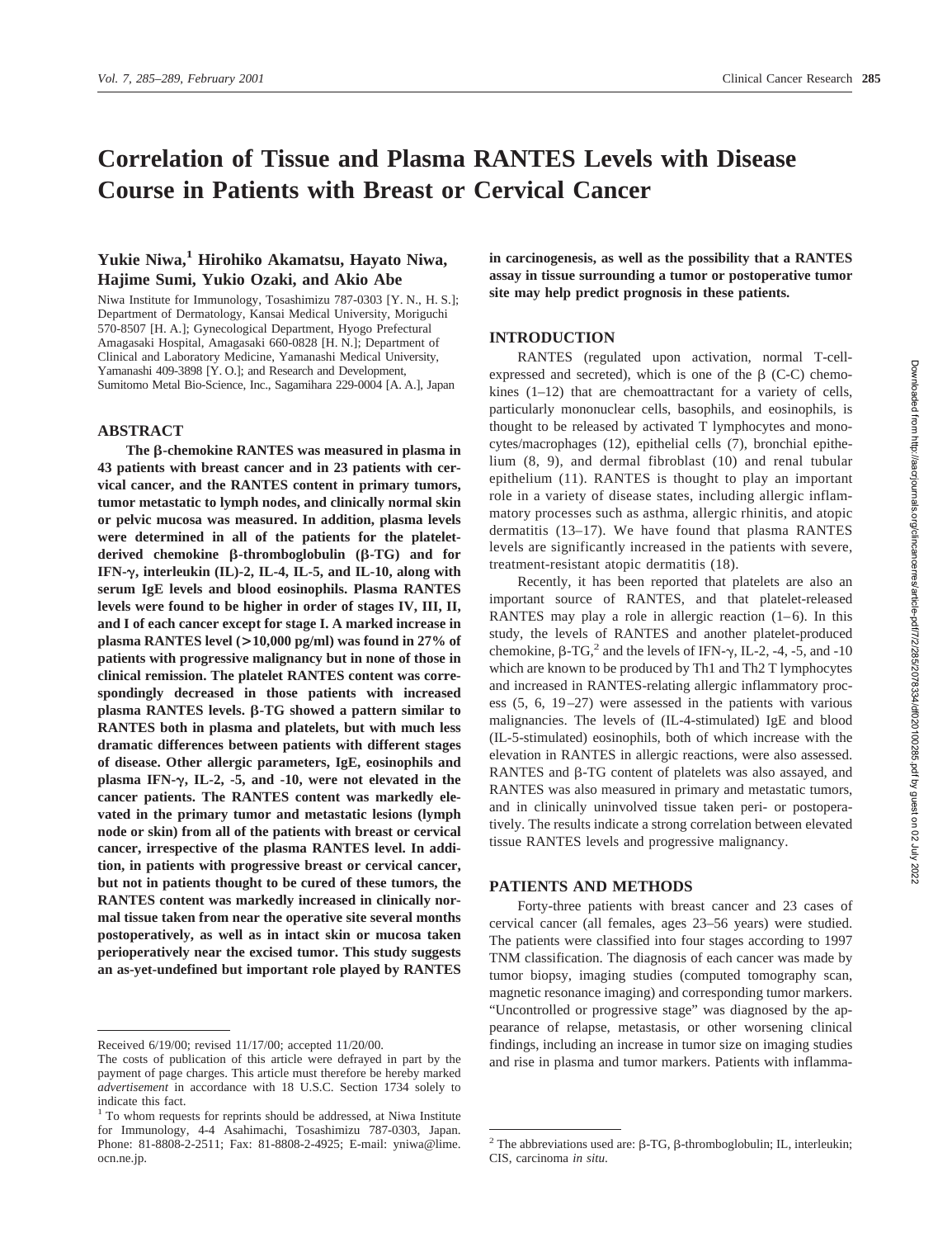| $\mu$ $\alpha$ $\mu$ $\alpha$ $\mu$ $\mu$ $\mu$ $\alpha$ $\mu$ $\alpha$ |                                            |                                                                                                          |                                                       |                  |                                                                                |                                                                                         |                                                                      |  |  |
|-------------------------------------------------------------------------|--------------------------------------------|----------------------------------------------------------------------------------------------------------|-------------------------------------------------------|------------------|--------------------------------------------------------------------------------|-----------------------------------------------------------------------------------------|----------------------------------------------------------------------|--|--|
|                                                                         |                                            |                                                                                                          | Plasma RANTES                                         |                  |                                                                                |                                                                                         |                                                                      |  |  |
|                                                                         |                                            | pg/ml                                                                                                    | No. of cases with<br><b>RANTES</b> levels             |                  | Platelet<br><b>RANTES</b><br>$pg/10^6$ platelets                               | Plasma $\beta$ -TG<br>IU/ml                                                             | Platelet $\beta$ -TG<br>$IU/10^6$<br>platelets                       |  |  |
| Subjects                                                                | Stage                                      | mean $\pm$ SD                                                                                            | >10,000                                               | $<$ 4000         | mean $\pm$ SD                                                                  | mean $\pm$ SD                                                                           | mean $\pm$ SD                                                        |  |  |
| Breast cancer<br>patients (43)                                          | I(5)<br>II $(11)$<br>III(12)<br>IV $(15)$  | $2,781 \pm 315$<br>$4.263 \pm 604^b$<br>7.489 $\pm$ 1.234 <sup>c</sup><br>$8,769 \pm 1,527$ <sup>c</sup> | $\overline{0}$<br>2<br>4                              | 4<br>5<br>5<br>8 | $1.706 \pm 183$<br>$1.498 \pm 124^b$<br>$1.409 \pm 128^b$<br>$1.112 \pm 126^b$ | $1.196 \pm 104$<br>$1.251 \pm 106$<br>$1,395 \pm 120^b$<br>$1.496 \pm 138$ <sup>c</sup> | $136 \pm 12$<br>$124 \pm 11$<br>$108 \pm 12^{b}$<br>$98 \pm 11^{b}$  |  |  |
| Cervical cancer<br>patients (23)                                        | I $(3)$<br>II $(4)$<br>III(6)<br>IV $(10)$ | $2.743 \pm 306$<br>$3.929 \pm 346$<br>$7,046 \pm 1,149$ <sup>c</sup><br>$8,272 \pm 1,564$ <sup>c</sup>   | $\mathbf{0}$<br>$\mathfrak{2}$<br>$\mathfrak{2}$<br>3 | 2<br>2<br>3<br>5 | $1.698 \pm 176$<br>$1.550 \pm 162$<br>$1.369 \pm 115^b$<br>$1.204 \pm 141^b$   | $1.203 \pm 116$<br>$1.229 \pm 121$<br>$1,346 \pm 113^b$<br>$1.428 \pm 145$ <sup>c</sup> | $137 \pm 10$<br>$126 \pm 13$<br>$114 \pm 13^{b}$<br>$108 \pm 11^{b}$ |  |  |
| Patients with breast and<br>cervical cancers (66)                       | Progressive (45)<br>In remission $(21)$    | $8,472 \pm 1,432$ <sup>c</sup><br>$4.123 \pm 623^b$                                                      | 12<br>$\overline{2}$                                  | 22<br>12         | $1,125 \pm 138^b$<br>$1.684 \pm 181^{b}$                                       | $1,462 \pm 130^{\circ}$<br>$1,114 \pm 112$                                              | $103 \pm 12^b$<br>$128 \pm 12$                                       |  |  |
| Healthy volunteers (12)                                                 |                                            | $2,916 \pm 348$                                                                                          | $\overline{2}$                                        | 8                | $1.866 \pm 175$                                                                | $909 \pm 82$                                                                            | $140 \pm 12$                                                         |  |  |

*Table 1* The levels of RANTES and β-TG in plasma and platelets in patients with breast and cervical cancers according to clinical stage and in progression or in remission*<sup>a</sup>*

*<sup>a</sup>* Parentheses denotes the number of the cases tested.

 $b$  0.01 < *P* < 0.05 *versus* healthy volunteers.  $c$  *P* < 0.01.

tory states, *e.g.,* allergy and infections, were excluded from this study; those who had bronchial asthma, rhinitis, and atopic dermatitis (13–18) and those with serum IgE levels above 1000 IU/l and/or a percentage of eosinophils above 10% in peripheral bloods leukocytes were also excluded. Also excluded were patients with positive blood cultures, and those who showed both CRP above 3 mg/dl and peripheral leukocyte counts above 104 /mm<sup>3</sup> were also excluded because of the possibility of bacterial infection.

Because of the potential effect of chemotherapy or radiation on these parameters, only patients who were treated with natural products were studied, and patients with thrombocytopenia were excluded. Patients were tested for plasma levels of RANTES,  $\beta$ -TG (another chemokine produced by platelets), IFN- $\gamma$ , IL-2, -4, -5, -8, and -10, serum IgE, and blood eosinophils. Platelet RANTES and  $\beta$ -TG content was also measured.

RANTES levels were also assayed in tumor tissue. This included primary tumors and/or tumors metastatic to lymph nodes or skin from 22 breast cancer patients. In an additional 18 breast cancer patients, 8 with progressive disease and 10 in remission, RANTES content was measured in skin biopsies taken near the operative site from 1–3 months after tumor excision (postoperative skin). RANTES content was examined in resected tumor from 17 cervical cancer patients, including 10 with invasive disease and 7 with CIS. In addition, RANTES content was determined in the cervical mucosa near the operative site from six patients in remission and six patients with progressive malignancy, as assessed by rectal and vaginal examination and/or biopsy. For control values, plasma RANTES and skin were measured in 12 healthy controls and in biopsies of normal cervical mucosa from 11 women attending a gynecological clinic for routine pap test. Informed consent was obtained from each subject.

In the plasma RANTES assay, citrated blood was drawn from each subject. RANTES levels were assessed by ELISA (28), as follows. One hundred  $\mu$ l of a 1:10 dilution of plasma

were added to microtiter wells coated with a mouse monoclonal antibody to human RANTES. After mixing, the plate was incubated for 2 h at 25°C; the wells were then washed six times with 300 ml of 0.9% NaCl and 0.05% Tween 20, and then 100 ml alkaline phosphatase-labeled RANTES monoclonal antibody were added to each well, and plate was incubated for 1 h at 25 $\degree$ C. After another six washings, 100  $\mu$ l of paranitrophenylphosphate (final concentration, 5.4 mm) were added, and the reaction was terminated after 1 h at 25°C by the addition of 50  $\mu$ l of EDTA. Absorbance was measured at 450 and 595 nm by spectrophotometer (Hitachi, U-3200, Tokyo, Japan), and concentration was determined from a standard calibration curve.

For tissue RANTES assay, biopsy specimens, lymph node, skin, or mucosa, from the tumor were homogenized in a 10-fold (wt/vol) volume of PBS with 0.1% Triton X-100 in a homogenizer (KONTES; Scientific Glassware Instruments, Vineland, New Jersey). After centrifugation of the homogenates at 5500  $\times$ *g* for 10 min, supernatants were assayed for RANTES as described above for plasma.

Plasma IFN- $\gamma$ , IL-2, 4, 5, 8, and 10, and IgE were assessed by ELISA (29–31) as described elsewhere (32), and eosinophils were assessed by routine clinical laboratory methods.

The results were expressed as the mean  $\pm$  SD of replicate assays. For statistical analysis, the Student *t* test was applied for each plasma or blood assay level for comparisons between patients with progressive disease, patients in remission, and healthy volunteers, and for RANTES content between tumor or metastatic lesion and improved or normal skin or mucosa.

# **RESULTS**

**RANTES Levels in Plasma.** Plasma RANTES levels were found to be statistically significantly elevated in patients with stage II, III or IV breast cancer or stage III or IV cervical cancer (stage IV,  $P < 0.001$ ; stage III,  $P < 0.01$ ; stage II,  $0.01 < P < 0.05$ ; stage I,  $P > 0.05$ ; Table 1). Moreover, as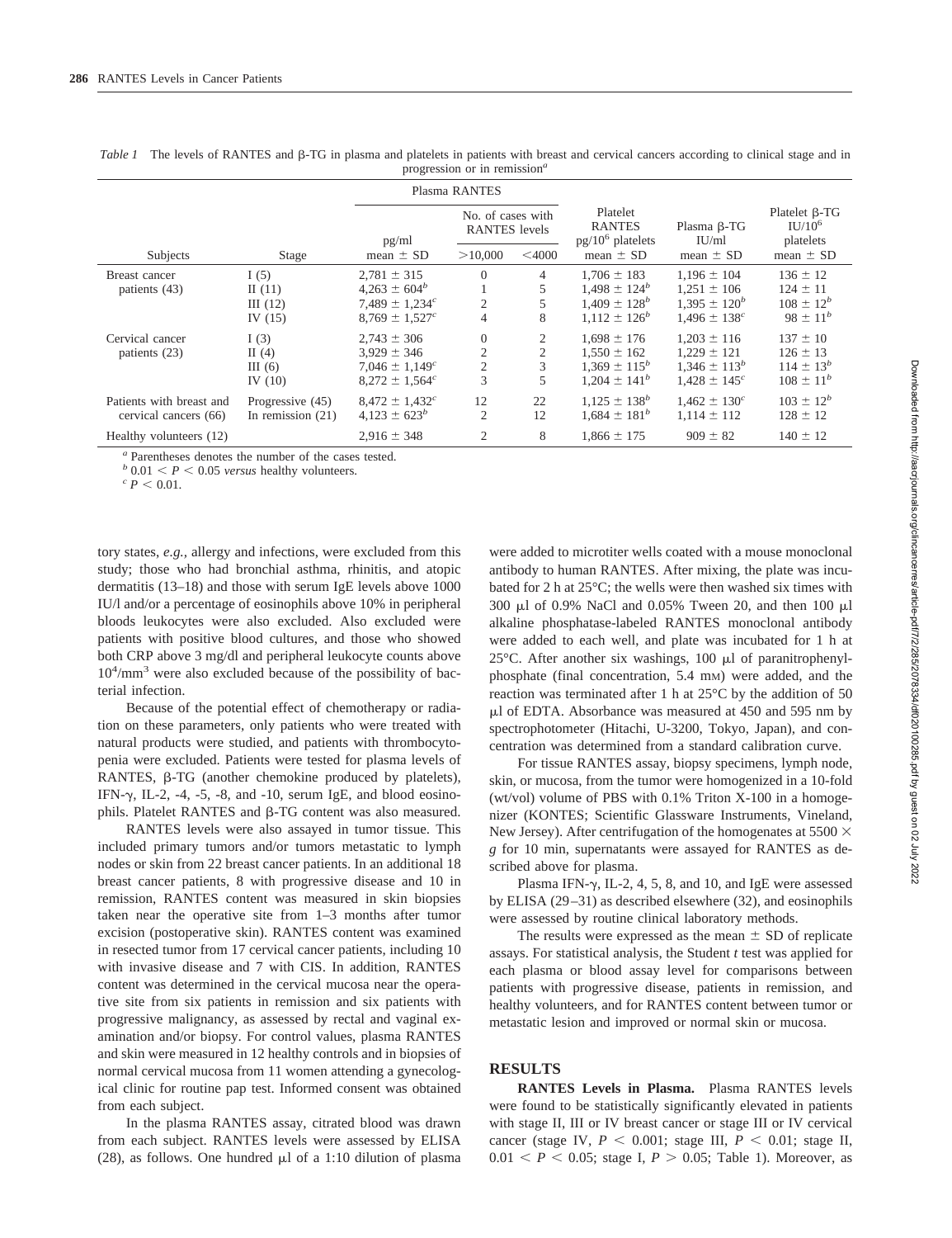

*Fig. 1* Distribution of plasma RANTES levels of patients with breast or cervical cancer, classified according to those with controlled disease (cured or in remission) and those with progressive disease.  $\circ$ , patients with progressive disease;  $\bullet$ , patients with controlled disease;  $\times$ , healthy controls. —, mean  $\pm$  SD of each group (progressive, controlled, and healthy groups);  $- - -$ , mean  $\pm$  SD of each bimodal phase of the patients with progressive disease.

shown in Table 1, plasma RANTES levels correlated directly with clinical stage for both breast and cervical cancer.

This correlation is also seen when patients were classified either as having progressive disease or as being in remission. As indicated in Table 1, mean plasma RANTES levels were significantly elevated in the patients with progressive and uncontrolled malignancy, compared with those in remission, and both groups showed elevated levels compared with healthy individuals. Moreover, in contrast to patients in remission and healthy volunteers, the distribution of RANTES levels in cancer patients with progressive disease showed a bimodal distribution. As shown in Fig. 1, the mean RANTES level in the first group was 11,435 pg/ml and that of the second group was 3,864 pg/ml, which is similar to that of the patients in remission. Of the patients with progress disease, 27% of the patients in progression had a plasma RANTES level of  $>10,000$  pg/ml, compared with none in either the group of cancer patients (the second group of progressive patients and the controlled group) or the healthy control group.

Because RANTES is produced from platelets, we measured levels of another platelet-secreted cytokine,  $\beta$ -TG, as a specificity control. The plasma levels of  $\beta$ -TG showed a modest correlation with cancer stage, but were much less dramatically elevated than those of RANTES (Table 1). The platelet content of both RANTES and  $\beta$ -TG were decreased in the patients with stage III or IV cancer, compared with healthy volunteers  $(0.01 < P < 0.05$ ; Table 1), but, again, the decrease in RANTES content was more pronounced.

Interestingly, the other parameters that were measured, including IgE, eosinophils, IFN- $\gamma$ , and IL-2, -4, -5, -8, and -10, were not significantly elevated in the cancer patients in whom plasma RANTES levels were found to be increased, nor in the cancer patients as a whole, compared with the healthy controls (data not shown).

**RANTES Content in Tissues.** The mean RANTES content of primary or metastatic tumor from patients with breast or cervical cancer was 50-fold greater than that of normal skin of healthy volunteers (breast cancer,  $P \leq 0.0001$ ; invasive cervical cancer,  $P < 0.00001$ ) and at least 5-fold greater than that of postoperative skin (as defined in "Patients and Methods") or normal skin or mucosa taken at surgery near the site of the original tumor (breast cancer,  $P < 0.001$ ; invasive cervical cancer,  $P < 0.01$ ; Table 2). Both invasive cervical cancer and CIS of the cervix showed markedly elevated RANTES levels, although somewhat lower than in primary breast tumors. An increased RANTES content was found in all of the breast and cervical tumors examined, although only one-fourth of these patients showed elevated plasma RANTES levels. The RANTES content in the clinically normal skin or mucosa, taken perioperatively near original tumor or metastatic lesions from the patients with progression, relapse, and/or metastasis, was also markedly (7–10 times) increased compared with those from the biopsy specimens from patients in remission and from healthy controls (breast cancer,  $P < 0.001$ ; invasive cervical cancer,  $P < 0.0001$ ; Table 2), whereas there was no significant difference in the RANTES content of specimens from the latter two groups.

#### **DISCUSSION**

The  $\beta$ -chemokine RANTES is now known to be chemoattractant for monocytes and eosinophils and to play a major role in allergic inflammatory processes (13–17, 19), and investigation on a receptor for IgE on platelet and the correlation of allergic reaction-inducing IgE (5, 6, 13, 14, 32) and eosinophils (2, 3, 33) or basophils (34) to RANTES has been reported. RANTES expression in atopic dermatitis skin, and allergeninduced transcription of mRNA for RANTES and subfamily of RANTES, MCP3, and an increase in plasma RANTES levels have been reported. More recently, we have again observed a marked increase in plasma RANTES levels accompanied by a marked decrease in IL-10 levels in one-third of patients with severe, treatment-resistant atopic dermatitis, as well as a marked increase in the RANTES content of skin lesions and in improved or normal skin from these patients (18). In this study, we have observed that RANTES levels were markedly increased in the plasma of one-fourth of patients with advanced breast or cervical cancer. Moreover, the RANTES content in all of the specimens of tumor, metastases-containing lymph nodes, or tumorinvolved skin or mucosa was markedly increased. We also have observed similar patterns of plasma RANTES levels in patients with many other malignancies.<sup>3</sup> Markedly elevated levels of plasma RANTES  $(>10,000 \text{ pg/ml})$  were found only in 27% of patients with progressive cancer, whereas those in remission had normal levels. However, because only 27% of the patients with progressive cancer had elevated levels, the role of RANTES in cancer progression, if any, remains to be determined. It is, of course, possible that RANTES plays a key role in this process in some patients but not in others.

<sup>&</sup>lt;sup>3</sup> Unpublished data.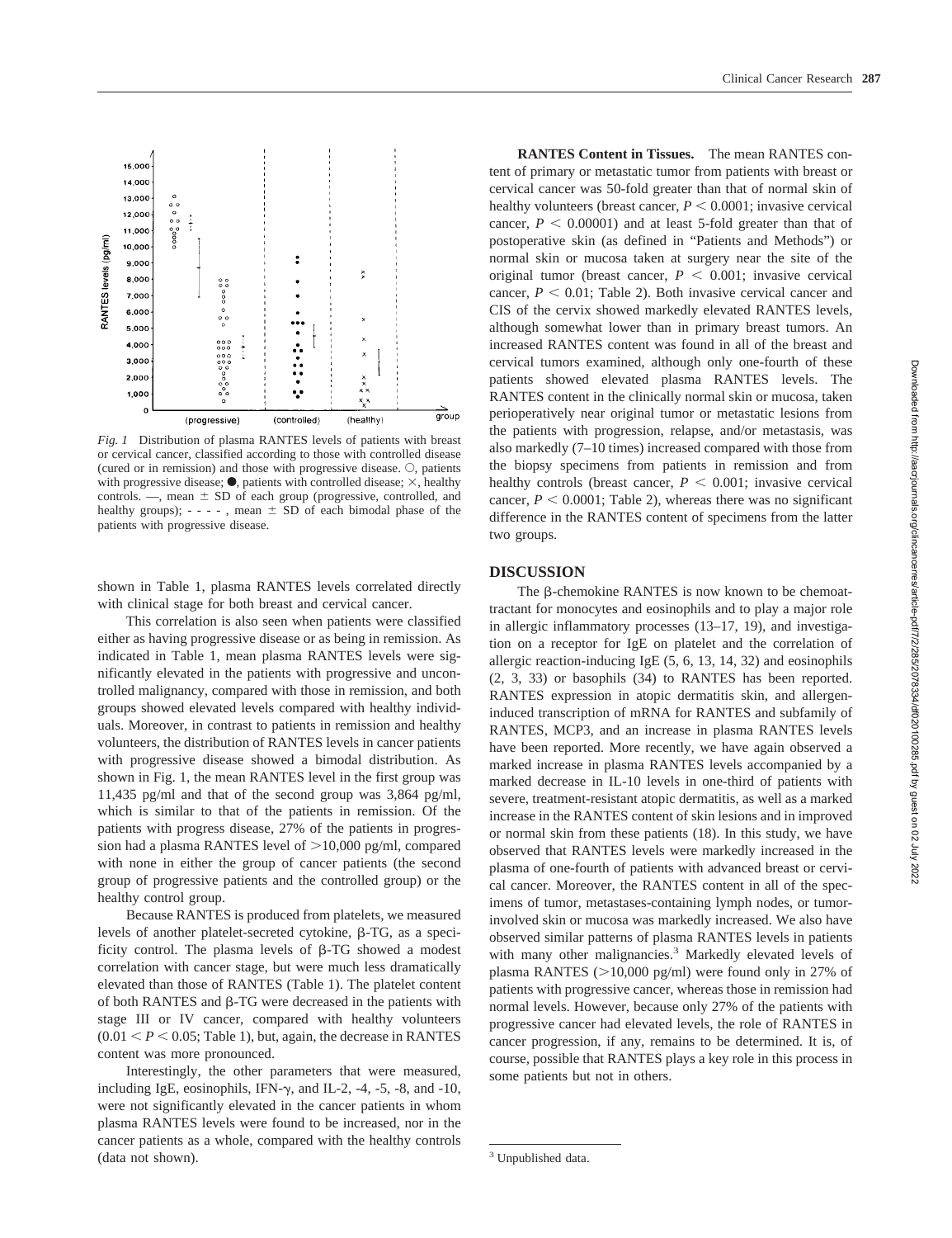| Doctoperative claim or mucoso and normal                                                                                                             | Normal lavel of healthy |
|------------------------------------------------------------------------------------------------------------------------------------------------------|-------------------------|
| perioperative skin or mucosa from patients with breast cancer or cervical cancer, either progressive or in remission <sup>6</sup>                    |                         |
| Table 2 RANTES content <sup>a</sup> in biopsy specimens from primary tumor or metastatic lesions of the lymph node or skin and from postoperative or |                         |

| Tumor lesions (29)              |                         |                  | Metastatic                   |                | Postoperative skin or mucosa and normal<br>perioperative skin or mucosa (30)                                  | Normal level of healthy<br>controls <sup>e</sup> (15) |             |              |                    |
|---------------------------------|-------------------------|------------------|------------------------------|----------------|---------------------------------------------------------------------------------------------------------------|-------------------------------------------------------|-------------|--------------|--------------------|
| <b>Breast</b><br>cancer<br>(12) | Cervical cancer (17)    |                  | lymph node<br>or skin        | Breast cancer  |                                                                                                               | Cervical cancer                                       |             |              | Cervical           |
|                                 | Invasive<br>(10)        | <b>CIS</b><br>7) | from breast<br>cancer $(11)$ | (8)            | Progressive <sup>c</sup> In remission <sup>c</sup> Progressive <sup>d</sup> In remission <sup>d</sup><br>(10) | (6)                                                   | (6)         | Skin         | mucosa<br>$(11)^e$ |
| $1.032 + 120^{t}$               | $450 + 61$ <sup>g</sup> | $300 \pm 42^h$   | $984 \pm 115^{f}$            | $201 + 24^{i}$ | $27.8 \pm 3.5$                                                                                                | $152 + 22^{f}$                                        | $3.7 + 0.5$ | $22.6 + 3.1$ | $34 + 04$          |

*<sup>a</sup>* RANTES levels in the skin, mucosa, lymph node, and tumor are expressed as pg/mg protein.

*<sup>b</sup>* Parentheses denotes the number of the cases tested.

*<sup>c</sup>* Disease activity of breast cancer was diagnosed by tumor markers, progression of the tumor itself, or appearance of metastasis.

*<sup>d</sup>* Disease activity of cervical cancer was diagnosed by relapse of malignancy by rectal and vaginal examination, and/or biopsy.

*<sup>e</sup>* The women undergoing cervical biopsy that was diagnosed as normal.

 $f$   $P$  < 0.0001 *versus* normal level of healthy controls.

 ${}^g P$  < 0.000001 versus normal level of healthy controls.<br> ${}^h P$  < 0.00001 versus normal level of healthy controls.

 $P^i$  P < 0.001 *versus* normal level of healthy controls.

Although RANTES is known to be released by a variety of cells, including activated T lymphocytes, monocytes, and fibroblasts, there is a suggestion that the elevated plasma RANTES levels seen in some of the patients in this study were derived from platelets. RANTES is known to be produced by platelets, with strong effects on allergic processes (1–6). Moreover, the platelet-secreted chemokine  $\beta$ -TG was also increased in the plasma of the patients with elevated plasma RANTES levels, and these same patients had decreased RANTES and  $\beta$ -TG content in platelets. We have previously observed a similar pattern in patients with severe atopic dermatitis (18). From the above findings, it is not unlikely that elevated plasma RANTES in the patients with severe atopic dermatitis and malignancies derives from platelets.

The patients with elevated RANTES levels in plasma had normal blood levels of IgE, eosinophils, IFN- $\gamma$ , and IL-2, -4, -5, and -10. The stimulus for RANTES secretion in association with malignancy is thus not clear.

Regarding the literature on the association of chemokines with malignancy, Iantorno *et al.* (35) reported that monocytes from the patients with bladder carcinoma undergoing BCG immunotherapy were stimulated in the presence of the  $\beta$ chemokine MCP-1. Youngs *et al.* (36) reported that  $\beta$ -chemokines induced migrational responses in human breast carcinoma cells. Expression of RANTES and of MIP-1  $\alpha$  and  $\beta$  in ovarian cancer (37) and the loss of tumorigenicity *in vivo* by RANTES secretion by gene-modified tumor cells (38) have also been demonstrated. However, there are no previous reports of RAN-TES levels in plasma, tumor, or perioperative tissue in cancer patients, nor has the correlation between RANTES levels and cancer disease course been previously described.

It is noteworthy that RANTES content was markedly increased in both perioperative and postoperative skin from patients with progressive breast or cervical cancer, whereas this was not the case in any of the patients thought to be cured or in remission. The RANTES content of peri- or postoperative biopsy sites would thus appear to have a prognostic value with regard to subsequent tumor relapse. The correlation of elevated RANTES content in diseased tissue seems to be much stronger

than the correlation of elevated plasma RANTES, which suggests some fundamental role for RANTES in the lesions.

#### **REFERENCES**

1. Bubel, S., Wilhelm, D., Entelmann, M., Kirchner, H., and Klüter, H. Chemokines in stored platelet concentrates. Transfusion (Bethesda), *36:* 445–449, 1996.

2. Kameyoshi, Y., Dörschner, A., Mallet, A. I., Christophers, E., and Schröder, J-M. Cytokine RANTES released by thrombin-stimulated platelets is a potent attractant for human eosinophils. J. Exp. Med., *176:* 587–592, 1992.

3. Kameyoshi, Y., Schröder, J-M., Christophers, E., and Yamamoto, S. Identification of the cytokine RANTES released from platelets as an eosinophil chemotactic factor. Int. Arch. Allergy Immunol., *104* (Suppl. 1)*:* 49–51, 1994.

4. Klinger, M. H. F., Wilhelm, D., Bubel, S., Sticherling, M., Schröder, J-M., and Kühnel, W. Immunocytochemical localization of the chemokines RANTES and MIP-1 $\alpha$  within human platelets and their release during storage. Int. Arch. Allergy Immunol., *107:* 541–546, 1995.

5. Matsuda, H., Ushio, H., Geba, G. P., and Askenase, P. W. Human platelets can initiate T cell-dependent contact sensitivity through local serotonin release mediated by IgE antibodies. J. Immunol., *158:* 2891– 2897, 1997.

6. Klouche, M., Klinger, M. H. F., Kühnel, W., and Wilhelm, D. Endocytosis, storage, and release of IgE by human platelets: differences in patients with type I allergy and nonatopic subjects. J. Allergy Clin. Immunol., *100:* 235–241, 1997.

7. Terada, N., Maesako, K., Hamano, N., Houki, G., Ikeda, T., Sai, M., Yamashita, T., Fukuda, S., Wakita, A., Yoshimura, K., and Konno, A. Eosinophil adhesion regulates RANTES production in nasal epithelial cells. J. Immunol., *158:* 5464–5470, 1997.

8. Keane, M. P., Standiford, T. J., and Strieter, R. M. Chemokines are important cytokines in the pathogenesis of interstitial lung disease. Eur. Respir. J., *10:* 1199–1202, 1997.

9. Fahy, J. V., Figueroa, D. J., Wong, H. H., Liu, J. T., and Abrams, J. S. Similar RANTES levels in healthy and asthmatic airways by immunoassay and *in situ* hybridization. Am. J. Respir. Crit. Care Med., *155:* 1095–1100, 1997.

10. Schröder, J-M. Cytokine networks in the skin. J. Investig. Dermatol., *105:* 20S–24S, 1995.

11. Pattison, J., Nelson, P. J., Huie, P., von Leuttichau, I., Farshid, G., Sibley, R. K., and Krensky, A. M. RANTES chemokine expression in cell-mediated transplant rejection of the kidney. Lancet, *343:* 209–211, 1994.